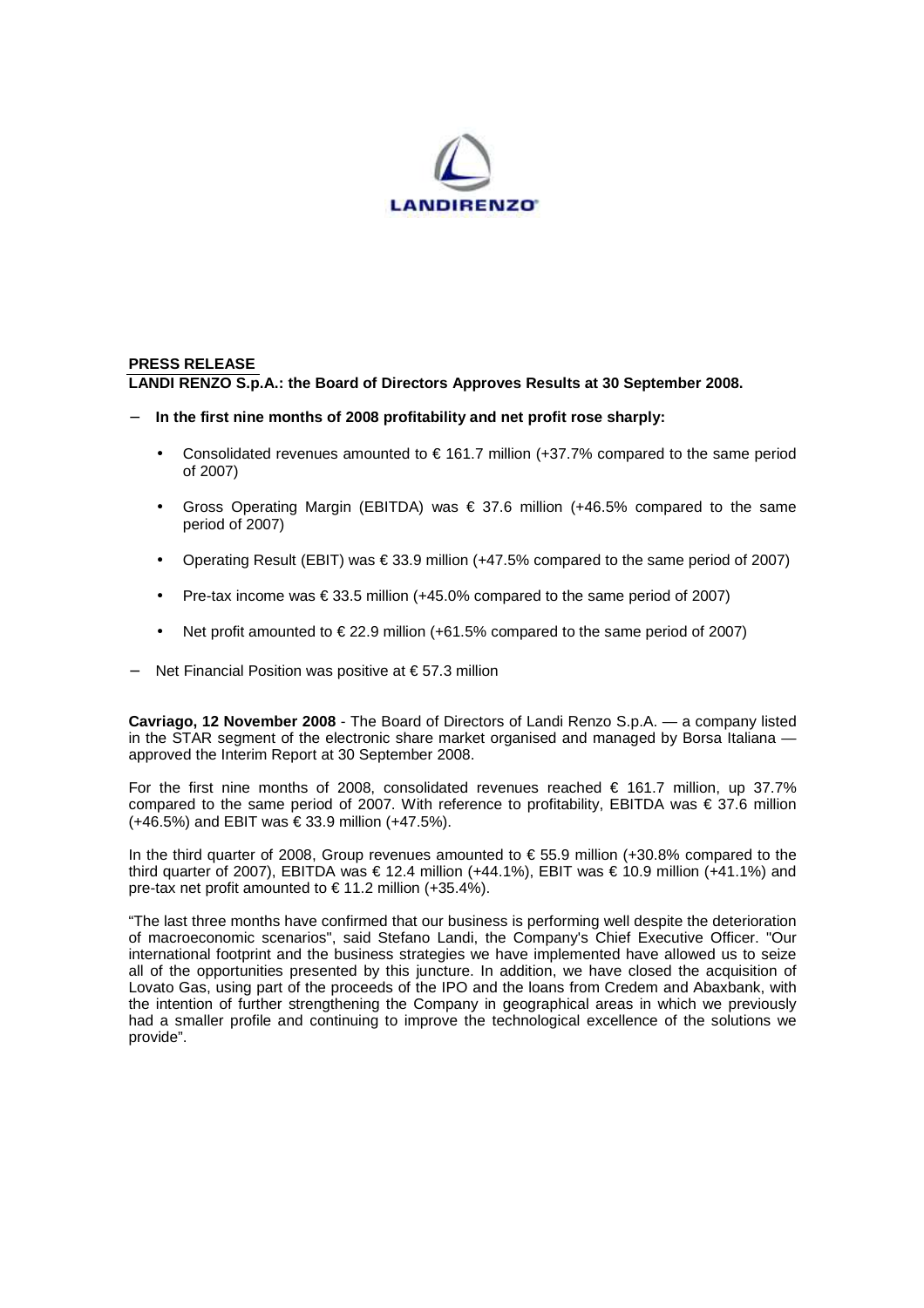

## **Performance of Revenues**

Overall, for the first nine months of 2008 Group's consolidated revenues reached € 161.7 million. In the period under review, 68.7% of Group revenues were generated abroad (25.1% in Europe, excluding Italy and 43.6% in non-European countries). The sharp growth is mainly attributable to the growth of the Italian market (+47.7%) and Western and Eastern European (+71.3%) markets, which more than offset the lower revenues recorded in South West Asia.

#### **Performance of EBITDA**

In the first nine months of 2008, EBITDA amounted to  $\epsilon$  37.6 million, up 46.5% compared to the same period of 2007. Profitability was 23.2%, mainly thanks to the improved product mix, which was marked by a preponderance of the much sought after products with higher technology-content.

## **Performance of Operating Result (EBIT)**

EBIT was € 33.9 million, up 47.5% compared to the first nine months of 2007. Depreciation and amortisation increased by about € 1 million, as new manufacturing plants went into operation.

# **Pre-tax Profit and Net Profit**

Pre-tax profit was  $\epsilon$  33.5 million, up 45.0% compared to  $\epsilon$  23.1 million for the first nine months of 2007. Net profit rose by 61.5% to  $\epsilon$  22.9 million, thanks to a lower tax liability of the Group's Italian operations.

#### **Financial Position**

The Group's net financial position was positive at € 57.3 million compared to a positive net financial position of € 50.6 million at 30 June 2008 (positive at € 50.3 million at 30 September 2007). The increase was due to the expansion of the Group's business and the improvement in working capital.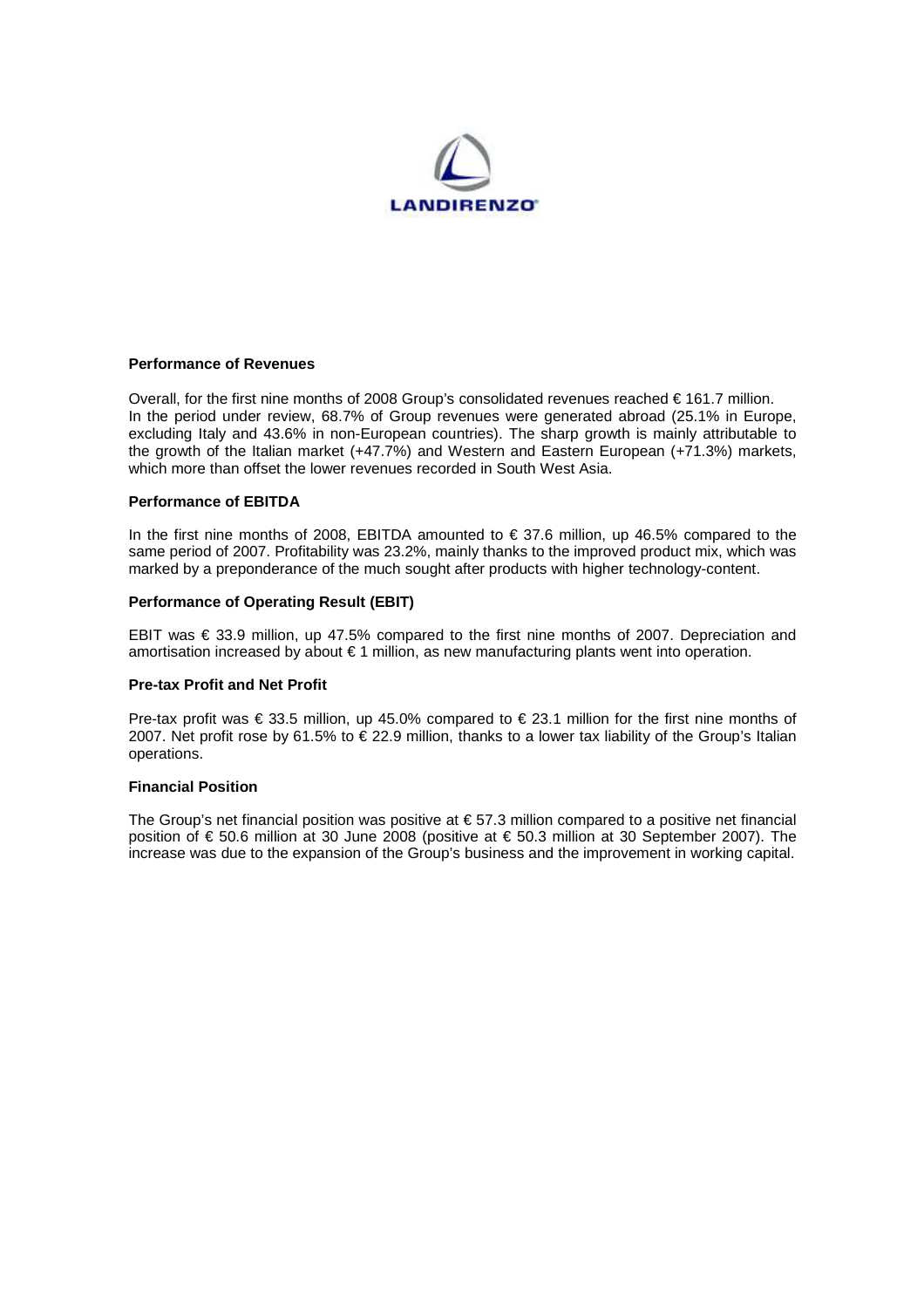

Landi Renzo is a world leader in the sector of components and LPG and CNG fuel systems for motor vehicles.

Based in Cavriago (Reggio Emilia) and with more than 50 years' experience in the sector, Landi Renzo is distinguished by the sustained growth of its revenues and the extent of its international operations, with a presence in over 50 countries. Exports account for 70% of the Company's sales. Landi Renzo S.p.A. has been listed in the STAR segment of Borsa Italiana since June 2007.

The officer responsible for the preparation of the Company's financial reports, Paolo Cilloni, declares pursuant to article 154 bis, paragraph 2 of the Consolidated Financial Act that financial information contained in this press release corresponds to documented results, and to accounting records and books.

Investor Relations: Pierpaolo Marziali Landi Renzo M&A and Investor Relations Officer Investorrelationslandi.it@landi.it +39 0522 94 33

Press contacts: Barabino & Partners Federico Vercellino f.vercellino@barabino.it +39.02.72.02.35.35

This press release is a translation, the Italian version will prevail.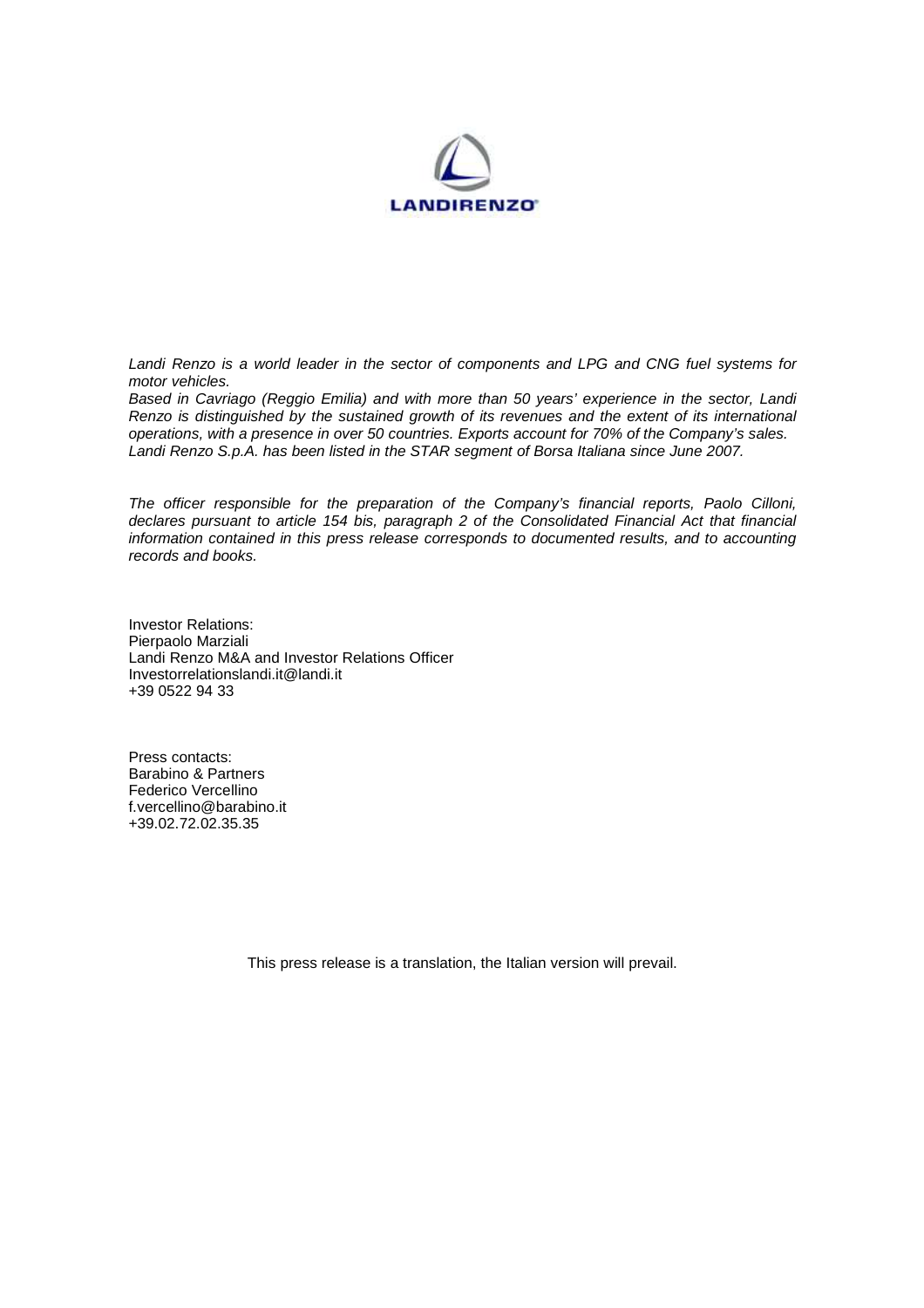

| <b>ASSETS (thousands of Euros)</b>                               | 30 September 2008 | 31 December 2007 | 30 September 2007 |
|------------------------------------------------------------------|-------------------|------------------|-------------------|
| Non-current assets                                               |                   |                  |                   |
| Property, plant and equipment                                    | 20,215            | 14,926           | 14,303            |
| Development expenditure                                          | 2,143             | 1,844            | 1,398             |
| Goodwill                                                         | 2,988             | 2,988            | 2,988             |
| Other intangible assets with finite useful lives                 | 1,272             | 1,290            | 1,469             |
| Other non-current financial assets                               | 75                | 80               | 103               |
| Deferred tax assets                                              | 3,054             | 1,841            | 2,029             |
| <b>Total non-current assets</b>                                  | 29,747            | 22,970           | 22,290            |
| <b>Current assets</b>                                            |                   |                  |                   |
| Trade receivables                                                | 50,506            | 41,856           | 34,951            |
| Inventories                                                      | 47,670            | 33,091           | 32,822            |
| Other receivables and current assets                             | 7,802             | 8,870            | 8,526             |
| Other receivables and current assets - related parties           | 0                 | 88               | $\Omega$          |
| Current financial assets                                         | 143               | 205              | 186               |
| Cash and cash equivalents                                        | 65.608            | 58,055           | 58,716            |
| <b>Total current assets</b>                                      | 171,729           | 142,164          | 135,200           |
| <b>TOTAL ASSETS</b>                                              | 201,476           | 165,134          | 157,490           |
|                                                                  |                   |                  |                   |
| <b>EQUITY AND LIABILITIES (thousands of Euros)</b>               | 30 September 2008 | 31 December 2007 | 30 September 2007 |
| Equity attributable to the shareholders of the parent            |                   |                  |                   |
| Share capital                                                    | 11,250            | 11,250           | 11,250            |
| Other reserves                                                   | 87,824            | 74,356           | 74,534            |
| Profit for the period/year                                       | 22,819            | 19,661           | 14,196            |
| Total equity attributable to the shareholders of the parent      | 121,893           | 105,266          | 99,980            |
| <b>Minority interests</b>                                        | 281               | 134              | 247               |
| <b>TOTAL EQUITY</b>                                              | 122,174           | 105,401          | 100,228           |
| <b>Non-current liabilities</b>                                   |                   |                  |                   |
| Bank loans                                                       | 3,981             | 1,971            | 2,915             |
| Other non-current financial liabilities                          | 560               | 632              | 724               |
| Provisions for risks and charges                                 | 503               | 246              | 223               |
| Defined benefit plans                                            | 2,042             | 1,948            | 1,938             |
| Deferred tax liabilities<br><b>Total non-current liabilities</b> | 2,068             | 1,675            | 1,685             |
| <b>Current liabilities</b>                                       | 9,154             | 6,473            | 7,485             |
| Bank overdraft and short-term loans                              | 3,607             | 4,687            | 4,653             |
| Other current financial liabilities                              | 164               | 163              | 161               |
| Trade payables                                                   | 49,030            | 39,655           | 33,663            |
| Trade payables - related parties                                 | 5,965             | 2,780            | 2,371             |
| <b>Tax liabilities</b>                                           | 7,428             | 2,467            | 3,534             |
| Other current liabilities                                        | 3,954             | 3,198            | 3,092             |
| Other current liabilities - related parties                      | O                 | 312              | 2,302             |
| <b>Total current liabilities</b>                                 | 70,148            | 53,261           | 49,777            |
|                                                                  |                   |                  |                   |
| TOTAL LIABILITIES AND EQUITY                                     | 201,476           | 165,134          | 157,490           |